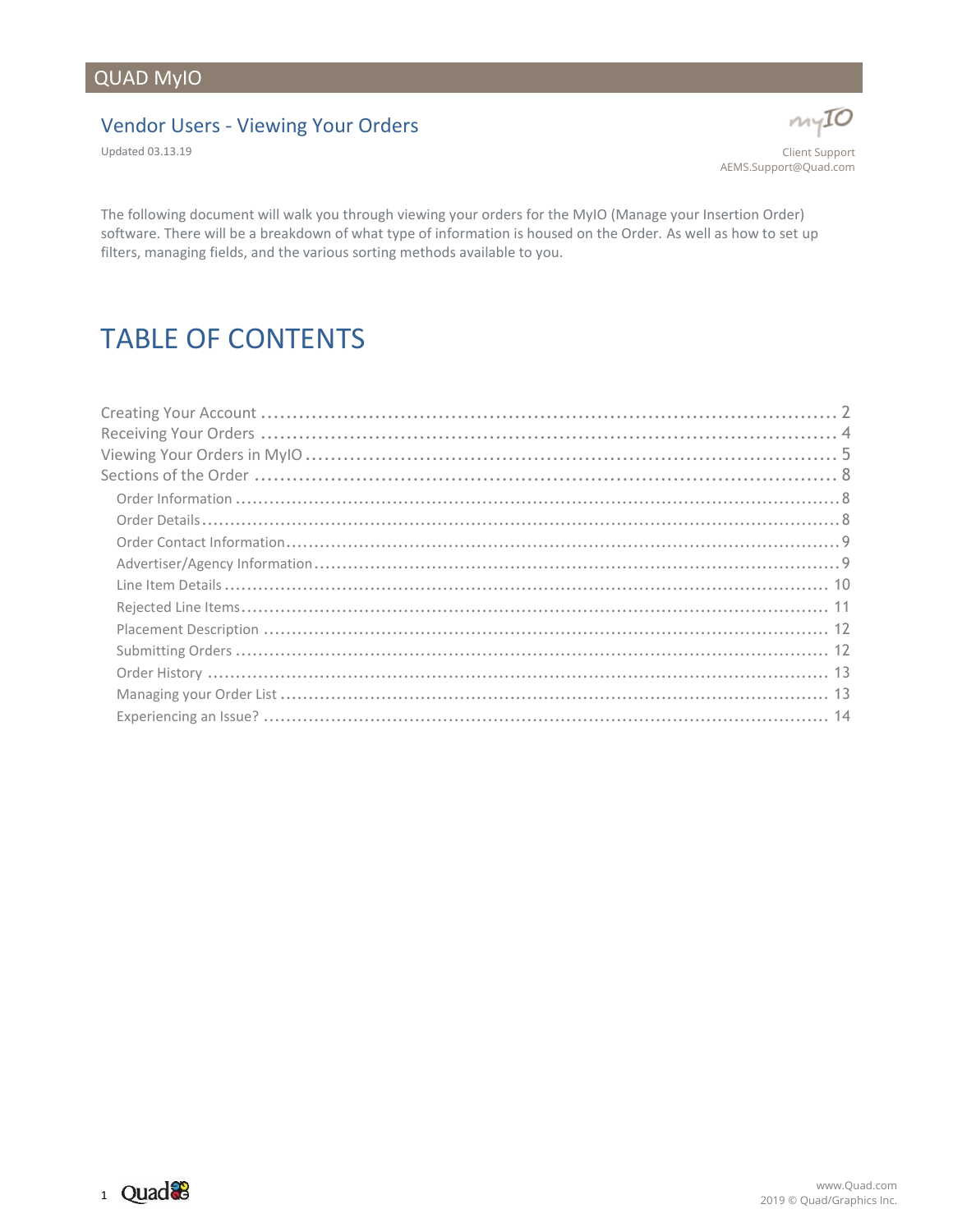# <span id="page-1-0"></span>CREATING YOUR ACCOUNT

The following section will walk you through creating your user account for the MyIO software.

Navigate to the MyIO website.

**MyIO Login Screen**

Client where it says Create an account.

**MyIO Login Screen – Create Account**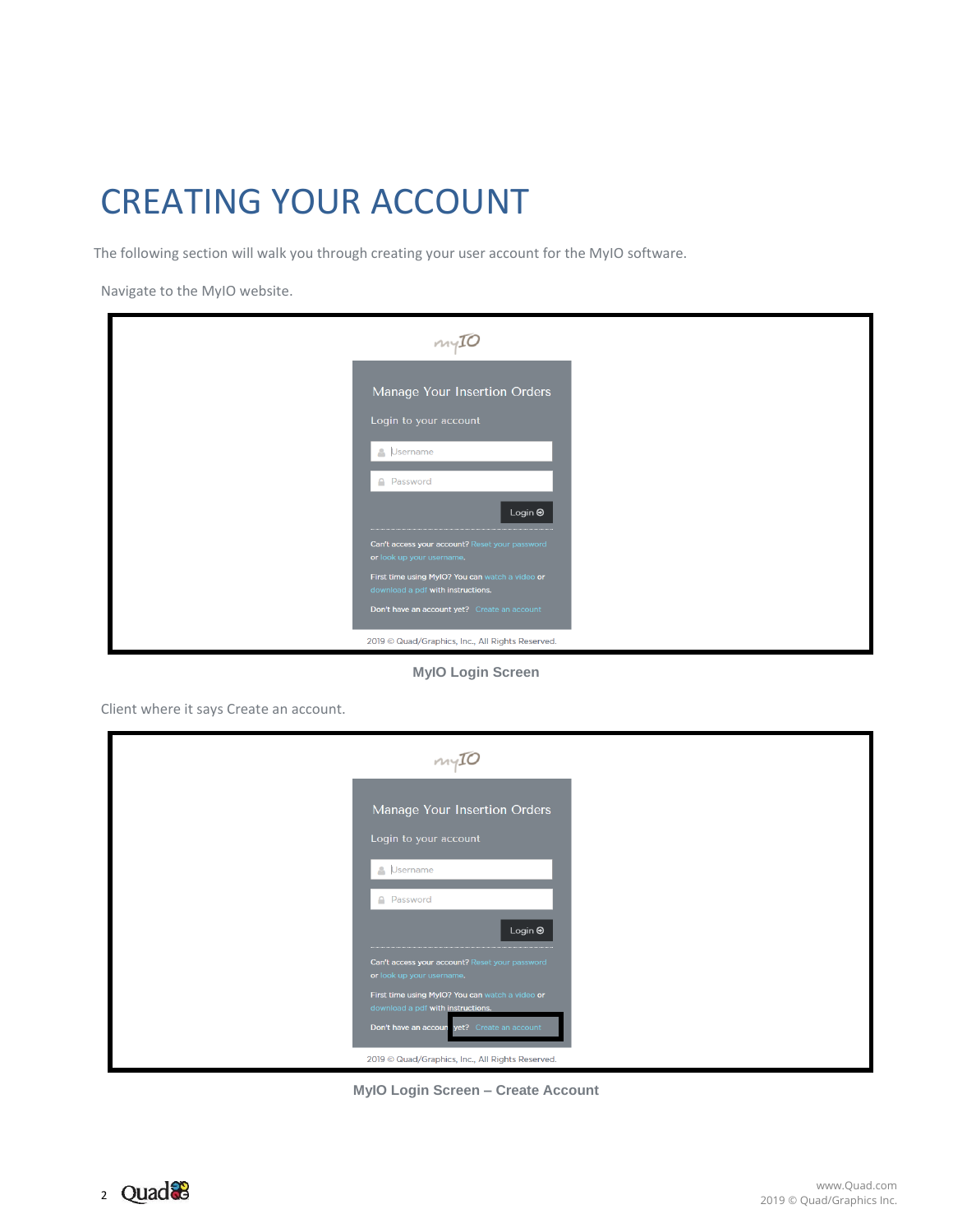You will be presented with the following Sign Up screen. **Please note the section labeled "Enter your account details below" will be where you set up your username and password for MyIO. You will need to remember these details.**

| $m\gamma$ IO                                                           |  |
|------------------------------------------------------------------------|--|
| Sign Up<br>Enter your personal details below:<br>First Name [Required] |  |
| Last Name [Required]                                                   |  |
| Email for Order Retrieval [Required]<br>A Company Name                 |  |
| A Phone Number [Required]                                              |  |
| Enter your account details below:<br>Username [Required]               |  |
| <b>4</b> Password [Required]                                           |  |
| Re-type Your Password [Required]<br>I I agree to the Terms of Service  |  |
| <b>O</b> Back<br>Sign Up $\Theta$                                      |  |
| 2019 @ Quad/Graphics, Inc., All Rights Reserved.                       |  |

**MyIO – Account Creation Options**

Once your account has been created, you will get a notification letting you know that your account has been created and needs to be verified. An email will be sent to the email you provided in the steps above.

| myIO                                                                                           |
|------------------------------------------------------------------------------------------------|
| Manage Your Insertion Orders<br>Login to your account                                          |
| User account created successfully. Please<br>check your inbox to verify your email<br>address. |
| <b>A</b> Username                                                                              |
| <b>A</b> Password                                                                              |
| Login $\Theta$                                                                                 |
| Can't access your account? Reset your password<br>or look up your username.                    |
| First time using MyIO? You can watch a video or<br>download a pdf with instructions.           |
| Don't have an account yet? Create an account                                                   |
| 2019 © Quad/Graphics, Inc., All Rights Reserved.                                               |

**MyIO – Account Created Notification**

If you try to log in without verifying your account you will get the following screen.

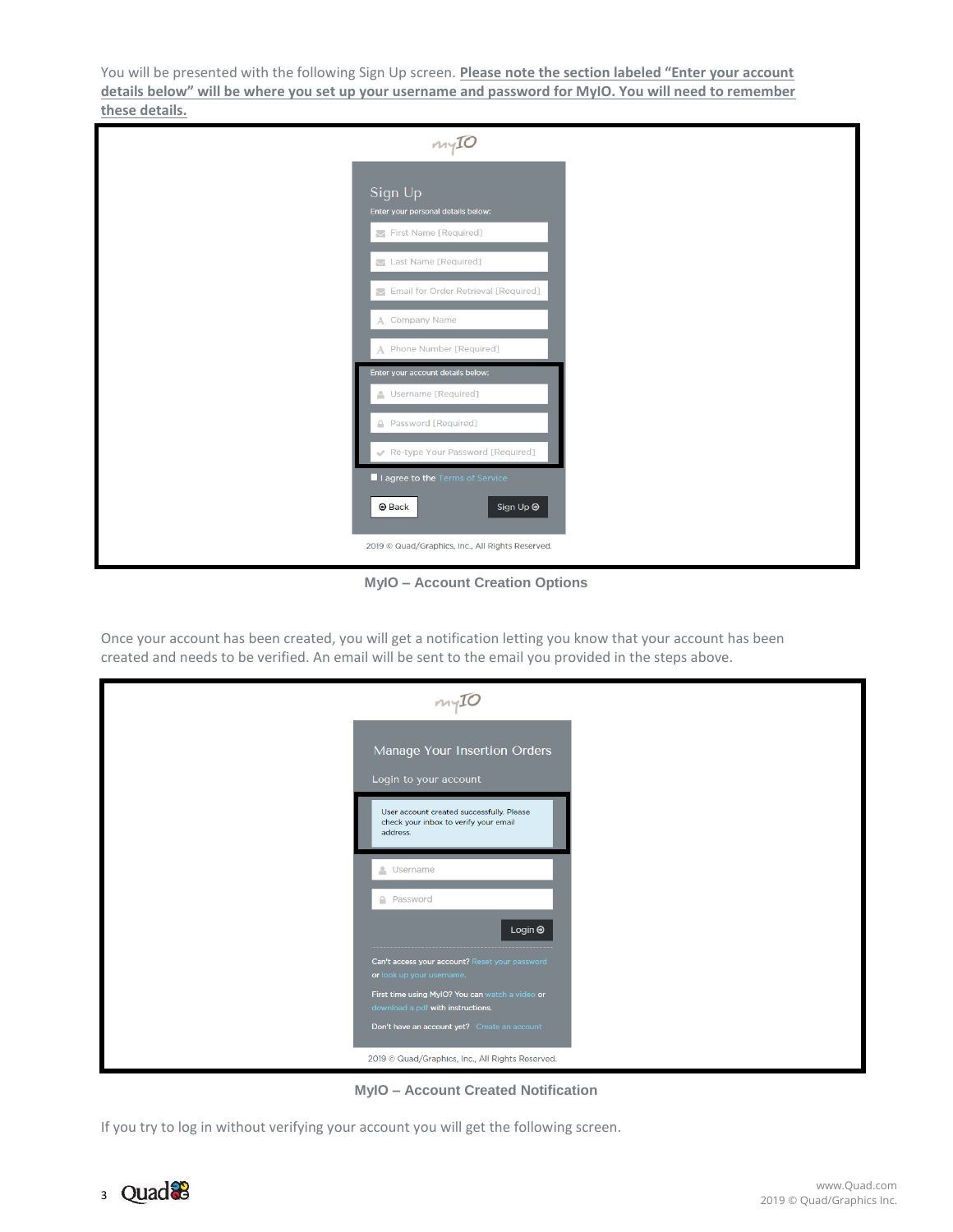

#### Your email address has not been verified

Before you can access your orders, you first need to verify your email address. Please check your email box for the verification message and follow the instructions there. If you would like log into a different account, click the 'Return to the login page' link below. If you would like us to re-send the verification email, please click the 'Resend verification email' link below

· Return to the login page

From this page you can request to resend the verification email if you need it sent again.

| myIO                                                                                    | Matthew.Wills@blue-soho.com ↓ |
|-----------------------------------------------------------------------------------------|-------------------------------|
| Verification email sent                                                                 |                               |
| Please check your email box for the verification message.<br>• Return to the login page |                               |
|                                                                                         |                               |

Below is an example of what the email from MyIO will look like.

Verify Your Email Address Dear sample user, Thank you for registering for an account with BlueSoho. We look forward to working with you! Please verify your email address by clicking this link or entering the address below into your web browser:

Once your account has been verified you can log into MyIO and start reviewing orders.

# <span id="page-3-0"></span>RECEIVING YOUR ORDERS

Users will receive an email once orders are available for viewing. This email will either have an individual order listed on it, or it will be our Digest email which contains all of the open orders that are available for you. This digest email will also contain information such as if an order is overdue and requires immediate attention. If you receive an email informing you that you have orders available, but do not see them when logging into MyIO, please contact your Quad contact, as this might have been an issue with the Email provided and the email used to create your account not matching.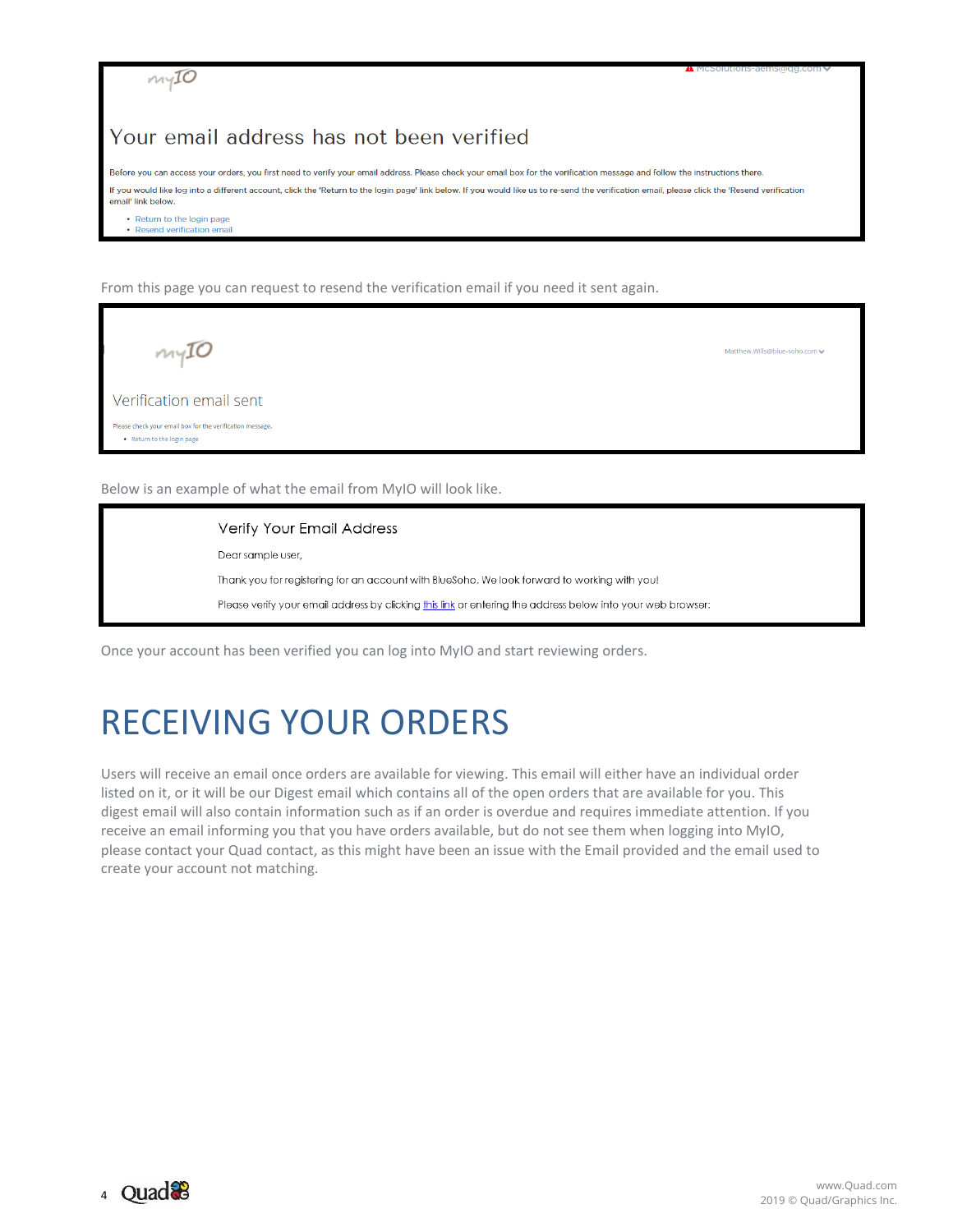# <span id="page-4-0"></span>VIEWING YOUR ORDERS IN MYIO

Login to the MyIO website.

| $m\sqrt{10}$                                          |
|-------------------------------------------------------|
| Manage Your Insertion Orders<br>Login to your account |
| Username                                              |
| A Password<br>Login <b>⊕</b>                          |
| 2015 © BlueSoho, All Rights Reserved.                 |

**MyIO Login Screen**

You will be brought to the Order List page, and all of your orders will be displayed. This list will also show the current status of your orders in a color coded column. You can quickly determine which orders are new, approved, rejected, or even cancelled.

| <b>IL ORDER LIST</b>                      | --<br>0<                                         |                                  |                  |                 |                   |                               | D'Esfrach.   C'Mariage Columns |
|-------------------------------------------|--------------------------------------------------|----------------------------------|------------------|-----------------|-------------------|-------------------------------|--------------------------------|
| Order Filters                             | <b>Croist Number</b>                             | 11. Schwikied Month and Year 11. | <b>Banciscon</b> | P. Status       | Ilessone Due Date | Theremosium Shelvis           | - Croke Far                    |
|                                           | <b>U. MO199</b>                                  | An 202                           |                  | <b>Astrono</b>  |                   | test.                         | Adduits Vate                   |
| Order Number:                             | <b>TELEVIS</b><br>讧                              | Nov. 2015                        | n.               | <b>Allegan</b>  |                   | Santa.                        | AAGN CIty View                 |
|                                           | 02 3307,000                                      | Feb 2011                         |                  | Arthur          |                   | <b>Santa</b>                  | Central Miscomin Essertar      |
| Scheduled Honth / Year)                   | 1914,7923<br>驻                                   | two: 2018.                       | $\sim$           | <b>ABRICA</b>   |                   | <b>Same</b>                   | Cherishes boughzne             |
| <b>MC</b>                                 | 址.<br><b>BIARDS</b>                              | Aug. 2013                        |                  | Approve         |                   | <b>Banderweigh</b>            | Chicago Trikiure               |
| <b>Hun Data:</b>                          | 百 书中市                                            | Test: 2012                       |                  | Algrican        |                   |                               | Christin Triburer              |
| 昌                                         | (2) NAMES                                        | 5ml 2013                         |                  | Archives        |                   |                               | Chicago Friture                |
| Order Type:                               | <b>STATISTIC</b><br>œ                            | $-0.3.200$                       | ×                | <b>Altread</b>  |                   |                               | Chilago Didayle                |
| <b>COVED WOUNTS</b><br><b>EXPRESS ADS</b> | $\langle \downarrow \rangle$ :<br><b>STATIST</b> | Auto: 2010                       | ×                | Approved        |                   | <b>Hinviewed</b>              | Chicago Tridayer               |
| Fill<br>Image comers                      | TOMAG<br>u                                       | Apr. 2014.                       | э                | <b>AVOID</b>    |                   | <b><i><u>Received</u></i></b> | Chicago Triburer               |
| Date Crested:                             | <b>UL NIGHT</b>                                  | Mar. 2016                        | ×                | Angelser        |                   |                               | Chicago Tribune                |
| 置                                         | <b>SAMILE</b><br>u                               | AL306                            | n.               | <b>Algrida</b>  |                   |                               | Christol Trillane              |
| Contact Fitters                           | u<br><b>STARGA</b>                               | Aug. 216                         | $\mathbf{u}$     | Approve         |                   |                               | <b>Ultimage Trideane</b>       |
| Advertiser / Agency Filters               | GL EXAMINE                                       | Ork 206                          | n.               | <b>Ayoutube</b> |                   |                               | Christoph Trakerter            |
|                                           | EL TIMAGOA                                       | Det 3042                         |                  | <b>Nome</b>     |                   | Sent                          | <b>CRAVE</b>                   |
| Apply Filter(t)                           | u<br><b>SAMAL</b>                                | Nov. 200.                        | n.               | <b>Agency</b>   |                   | Santa                         | Daly Chiere                    |
|                                           | <b>U</b> 7044347                                 | Aug. 3113                        |                  | Approve         |                   |                               | <b>Data Hensit</b>             |
|                                           | u<br><b>WALTHER</b>                              | Sept 2003.                       | ٠                | <b>None</b>     |                   |                               | <b>Cuity Henrice</b>           |
|                                           | (I) Show)                                        | Sept. 2013.                      | ×                | <b>Algebra</b>  |                   | Revenued                      | Endig Hercule                  |
|                                           | $ A  = 4$                                        | / public [AE] [M] > (member page |                  |                 |                   |                               | 1 - 50 of 30064 items          |

**MyIO – Order List**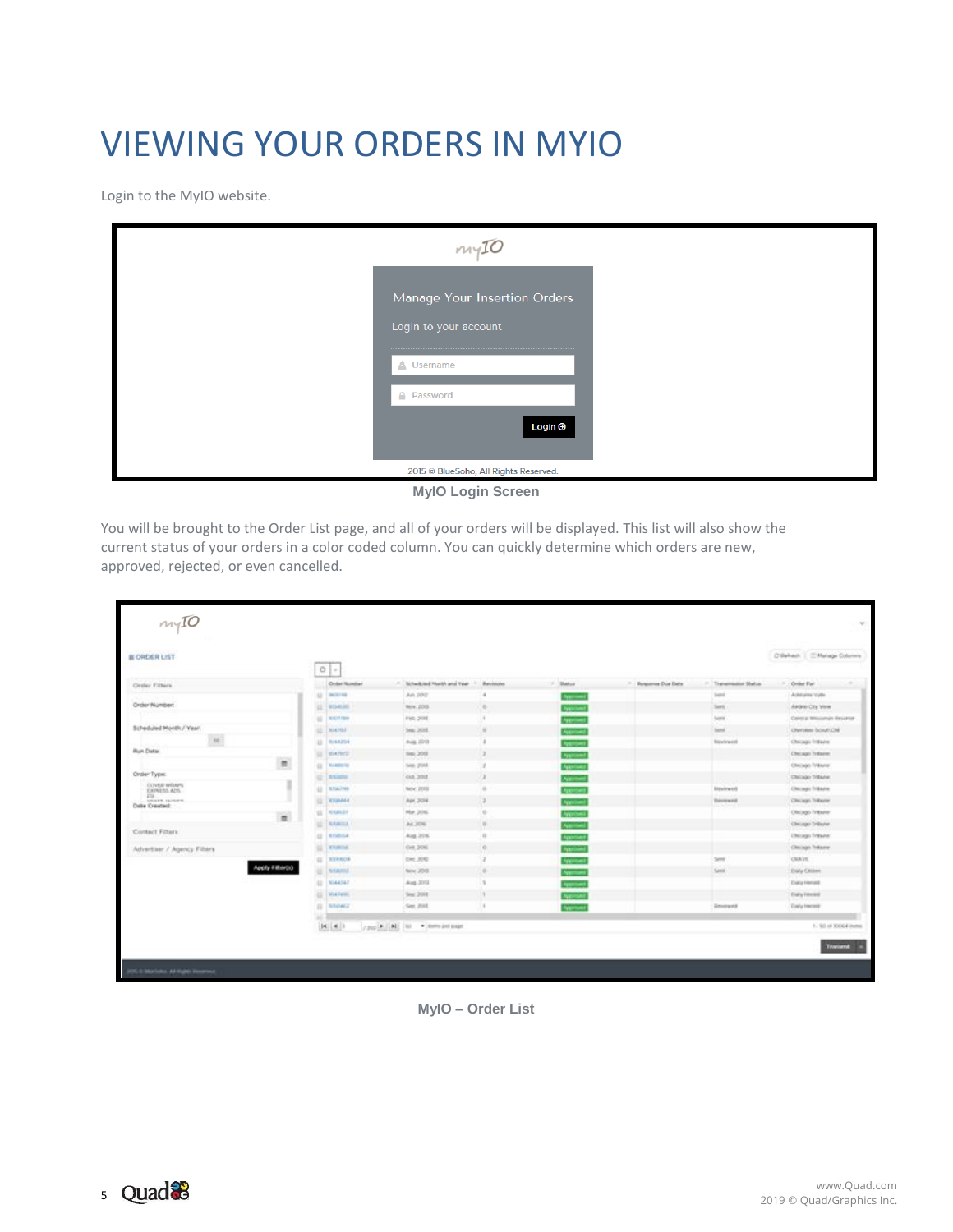| <b>IE ORDER LIST</b>             |               |                             |                                         |               |                     |                   |                    | D'Behach.   Childringe Columns |
|----------------------------------|---------------|-----------------------------|-----------------------------------------|---------------|---------------------|-------------------|--------------------|--------------------------------|
|                                  |               | 0<                          |                                         |               |                     |                   |                    |                                |
| Creter Filters                   |               | Croist Number               | - Scheduled Horizh and Year - Revisions |               | P. Status           | - Besume Due Date | Theremotive Shelve | - Croke Far                    |
| Order Number:                    |               | <b>HE</b><br><b>MAGERIA</b> | An 202                                  |               | Astrono             |                   | <b>Saint</b>       | Address Valley                 |
|                                  |               | <b>TOMAS</b><br>a           | Nov. 2013                               | $\sim$        | <b>Algorithment</b> |                   | Sert.              | ARBN CIty York                 |
| Scheduled Honth / Year)          |               | <b>NIGHTER</b><br>×         | Feb. 2011                               |               | Altrivel            |                   | Santa              | Central Miscomin Essator       |
| <b>kdc</b>                       |               | <b>BIATRE</b><br>٠          | <b>Jeg: 2011</b>                        | ×             | <b>Algebra</b>      |                   | bank               | Chevidens bolautiché           |
| <b>Run Data:</b>                 |               | <b>BIAR2ON</b><br><b>AB</b> | Aug. 2013                               |               | Approved            |                   | <b>Honoranted</b>  | Chicago Tridayer               |
|                                  |               | <b>WATER</b><br>٠           | <b>Sep. 2011</b>                        |               | <b>Algebrad</b>     |                   |                    | Chicago Tribane                |
| Order Type:                      |               | <b>BARBERS</b><br>m         | June 2011                               |               | Astronom            |                   |                    | Chicago Tridure                |
| <b>COVED WEAPS</b>               |               | SLAUSED 1                   | 03.201                                  |               | <b>Altrimat</b>     |                   |                    | Chicago Didayler               |
| <b>EXPRESS ADS</b><br>$F\otimes$ |               | STAUTHS:<br>u               | Nov. 2010                               | ×             | Approved            |                   | <b>Bigwintwood</b> | Chicago Tribane                |
| ANGER CAPAPE<br>Date Crested:    |               | <b>TERMAN</b>               | Apr. 2014                               | $\Rightarrow$ | <b>ASSIMI</b>       |                   | <b>Theoremont</b>  | Chrisen Trikerer               |
|                                  |               | NAME OF<br>u                | PM 20%                                  | ×             | Antoines            |                   |                    | Chicago Tribune                |
| Contact Fitters                  |               | SAMOA                       | AL306                                   | m.            | Altribed            |                   |                    | Christoph Tribuhe              |
|                                  |               | <b>KIVASSA</b><br>u         | Aug. 2016                               | ×             | Approved            |                   |                    | <b>Uhringh Tribune</b>         |
| Advertiser / Agency Filters      |               | <b>TRAIL</b>                | Ork 206                                 | n.            | Alpined             |                   |                    | Christoph Treksurer            |
|                                  | Apply Fill 00 | TIVEDA<br>u                 | Dec. 3042                               |               | <b>Algebra</b>      |                   | Sent               | CRAVE                          |
|                                  |               | <b>SILENE</b>               | New 2013                                | m.            | Associated          |                   | Sente              | Elaty Chinese                  |
|                                  |               | 42.<br>7044347              | Aug. 2012                               |               | Approved            |                   |                    | <b>Data renat</b>              |
|                                  |               | <b>YALTIMES</b><br>a        | Sept. 2013.                             |               | <b>Normal</b>       |                   |                    | <b>Daty Herald</b>             |
|                                  |               | STORICE<br>n                | Sept. 2013.                             |               | <b>Named</b>        |                   | Revenued           | <b>Endy Herse</b>              |

You can view a particular order by clicking on the Order Number link

Clicking on a particular order will open it up.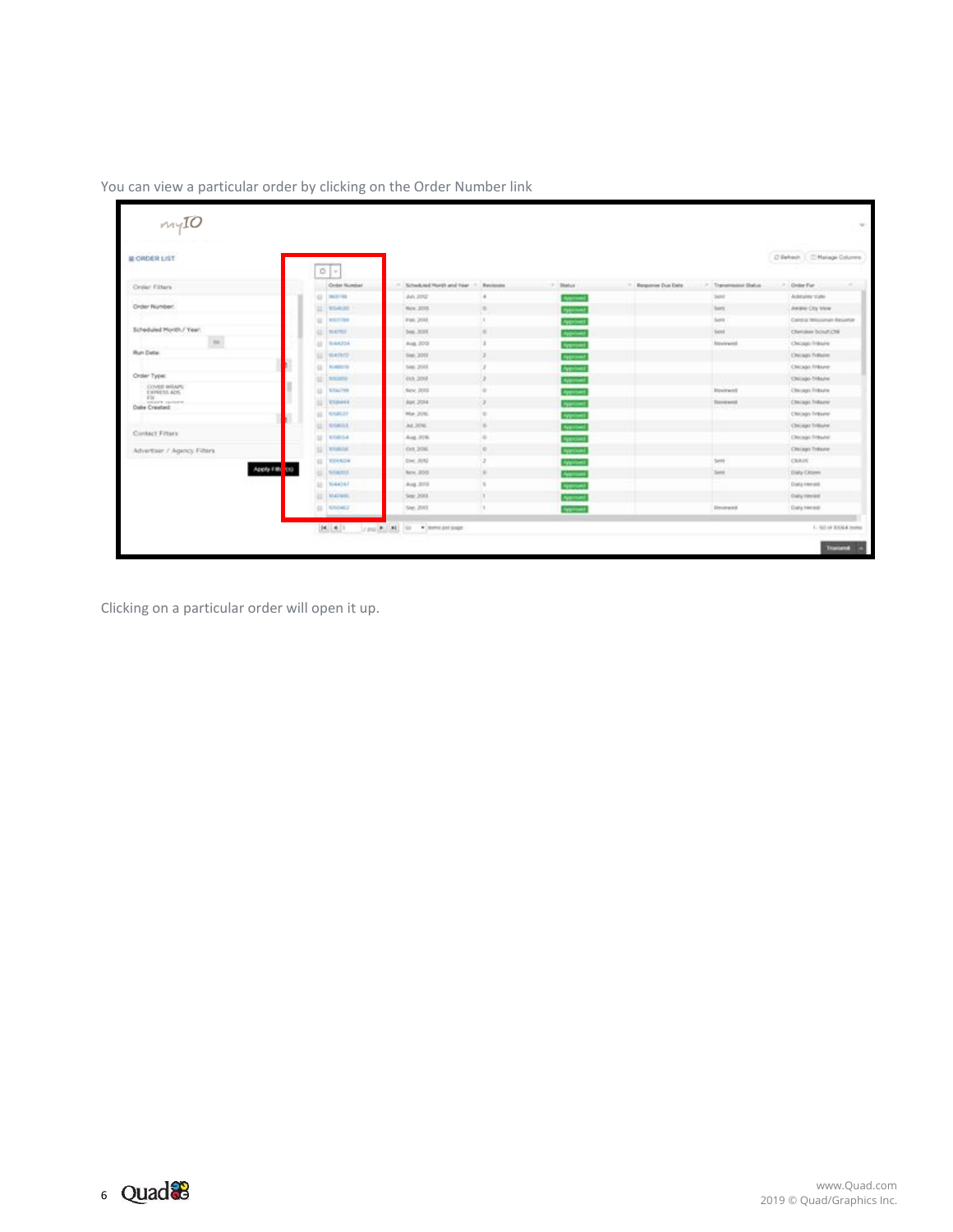| 1058574<br>PSI<br>02/2017<br>May 07, 2015                                                                                                                                 |                                                                                           | Initial Order Details - 05/07/2015 11:26 AM EDT                                                              |                                                                 |                                                                                                                  |                                             | Download PDF                                                                                                                                                                                                                                                                                     |  |  |
|---------------------------------------------------------------------------------------------------------------------------------------------------------------------------|-------------------------------------------------------------------------------------------|--------------------------------------------------------------------------------------------------------------|-----------------------------------------------------------------|------------------------------------------------------------------------------------------------------------------|---------------------------------------------|--------------------------------------------------------------------------------------------------------------------------------------------------------------------------------------------------------------------------------------------------------------------------------------------------|--|--|
|                                                                                                                                                                           |                                                                                           |                                                                                                              |                                                                 |                                                                                                                  |                                             |                                                                                                                                                                                                                                                                                                  |  |  |
|                                                                                                                                                                           |                                                                                           | Internal Tracking Number:<br>Status:                                                                         |                                                                 |                                                                                                                  | N/A                                         |                                                                                                                                                                                                                                                                                                  |  |  |
|                                                                                                                                                                           |                                                                                           | Response Due Date:                                                                                           |                                                                 |                                                                                                                  | May 15, 2015                                |                                                                                                                                                                                                                                                                                                  |  |  |
|                                                                                                                                                                           |                                                                                           | Transmission Status:                                                                                         |                                                                 |                                                                                                                  | <b>Reviewed</b>                             |                                                                                                                                                                                                                                                                                                  |  |  |
|                                                                                                                                                                           |                                                                                           | Transmission Count:                                                                                          |                                                                 |                                                                                                                  | s                                           |                                                                                                                                                                                                                                                                                                  |  |  |
|                                                                                                                                                                           |                                                                                           | Date of last modification:                                                                                   |                                                                 |                                                                                                                  | May 07, 2015                                |                                                                                                                                                                                                                                                                                                  |  |  |
|                                                                                                                                                                           |                                                                                           | Line them Count:                                                                                             |                                                                 |                                                                                                                  | $\overline{z}$                              |                                                                                                                                                                                                                                                                                                  |  |  |
|                                                                                                                                                                           |                                                                                           |                                                                                                              |                                                                 |                                                                                                                  |                                             |                                                                                                                                                                                                                                                                                                  |  |  |
| The News                                                                                                                                                                  |                                                                                           |                                                                                                              |                                                                 |                                                                                                                  | Agency                                      |                                                                                                                                                                                                                                                                                                  |  |  |
| Jane Doe                                                                                                                                                                  |                                                                                           |                                                                                                              |                                                                 |                                                                                                                  |                                             |                                                                                                                                                                                                                                                                                                  |  |  |
| (518) 588-2030                                                                                                                                                            |                                                                                           |                                                                                                              |                                                                 |                                                                                                                  |                                             |                                                                                                                                                                                                                                                                                                  |  |  |
|                                                                                                                                                                           |                                                                                           | Advertiser:<br>Matts Electronics - Insert                                                                    |                                                                 |                                                                                                                  |                                             |                                                                                                                                                                                                                                                                                                  |  |  |
|                                                                                                                                                                           |                                                                                           | Matthew Wills<br>Contact:                                                                                    |                                                                 |                                                                                                                  |                                             |                                                                                                                                                                                                                                                                                                  |  |  |
| $(847)395 - 8444$                                                                                                                                                         |                                                                                           |                                                                                                              |                                                                 |                                                                                                                  | (606) 465-0876                              |                                                                                                                                                                                                                                                                                                  |  |  |
| (647) 395-2814                                                                                                                                                            |                                                                                           | Email:                                                                                                       |                                                                 |                                                                                                                  | Matthew.Williamg.com                        |                                                                                                                                                                                                                                                                                                  |  |  |
| 236 Rt 173, Antioch, IL 60002, US                                                                                                                                         |                                                                                           |                                                                                                              |                                                                 |                                                                                                                  | MATA0001                                    |                                                                                                                                                                                                                                                                                                  |  |  |
|                                                                                                                                                                           |                                                                                           |                                                                                                              |                                                                 |                                                                                                                  |                                             |                                                                                                                                                                                                                                                                                                  |  |  |
|                                                                                                                                                                           |                                                                                           |                                                                                                              |                                                                 |                                                                                                                  |                                             | 855 Route 146, Ste. 150, Clifton Park, NY 12065, United                                                                                                                                                                                                                                          |  |  |
|                                                                                                                                                                           |                                                                                           |                                                                                                              |                                                                 |                                                                                                                  | States                                      |                                                                                                                                                                                                                                                                                                  |  |  |
|                                                                                                                                                                           |                                                                                           |                                                                                                              |                                                                 |                                                                                                                  |                                             |                                                                                                                                                                                                                                                                                                  |  |  |
| 4.9/3 PAO<br>17,029<br>Net CPM                                                                                                                                            | \$21.00                                                                                   |                                                                                                              | \$3.00                                                          | 1376.53                                                                                                          | \$376.51                                    | Approved / Rejected<br>问回                                                                                                                                                                                                                                                                        |  |  |
|                                                                                                                                                                           |                                                                                           |                                                                                                              |                                                                 |                                                                                                                  |                                             |                                                                                                                                                                                                                                                                                                  |  |  |
| Shipping Address: 207.5 Worth Street Burlington NC 27215.                                                                                                                 |                                                                                           |                                                                                                              |                                                                 |                                                                                                                  |                                             | Line Item Total: \$376.51                                                                                                                                                                                                                                                                        |  |  |
| 8 510 FAID<br>17.929<br>Net CPM                                                                                                                                           | 11.21                                                                                     |                                                                                                              | \$0.00                                                          | \$22.05                                                                                                          | 522.05                                      |                                                                                                                                                                                                                                                                                                  |  |  |
|                                                                                                                                                                           |                                                                                           |                                                                                                              |                                                                 |                                                                                                                  |                                             | 问问                                                                                                                                                                                                                                                                                               |  |  |
|                                                                                                                                                                           |                                                                                           |                                                                                                              |                                                                 |                                                                                                                  | Net to Newspaper Aate: \$1.23               |                                                                                                                                                                                                                                                                                                  |  |  |
|                                                                                                                                                                           |                                                                                           |                                                                                                              |                                                                 |                                                                                                                  |                                             |                                                                                                                                                                                                                                                                                                  |  |  |
| Shipping Address: 707 5 Worth Street Burlington NC 27215<br>Shipping Comments: Non returnable skids less than 45 high: need inserts by Jom Thursday prior                 |                                                                                           |                                                                                                              |                                                                 |                                                                                                                  |                                             |                                                                                                                                                                                                                                                                                                  |  |  |
| Zene: Version-yGA: 27215 (27215) (includes so, 27217 (27217) (includes so, 27251 (27253) (includes so, 27256 (27254) (includes so, 27349 (includes so, 27349 (includes so |                                                                                           |                                                                                                              |                                                                 |                                                                                                                  |                                             | Line Nem Total: \$22.05                                                                                                                                                                                                                                                                          |  |  |
|                                                                                                                                                                           | bluesohotest@gmail.com<br>AA.IL<br>(774) 261-8095<br>Size/Type:<br>Qty (M)<br>Charge Type | <b>Rate</b><br>Shipping Comments: Non returnable skids less than 4h high: need inserts by Jom Thursday prior | Office Code:<br>East.<br>Charge<br>Fee %<br>\$376.91<br>\$22.05 | Agency Name:<br>Phone Number:<br>Client Account Code:<br>Remit Invoices to:<br>Sales Representative:<br>Fee Anni | Advertiser / Agency Information<br>Subtotal | Quad <sup>8</sup><br>Quad/Graphics<br>MAT<br>(414) 566-9774<br>Matthew Wills<br>Line Item Total<br>Net to Newspaper Rate: \$21.00<br>Zene: Version-pla: 27215 (27213) probates sci. 27217 (27217) probates sci. 27253 (27253) probates sci. 2736 (27254) (moudes sci. 27349 (2745) (2745) (2746) |  |  |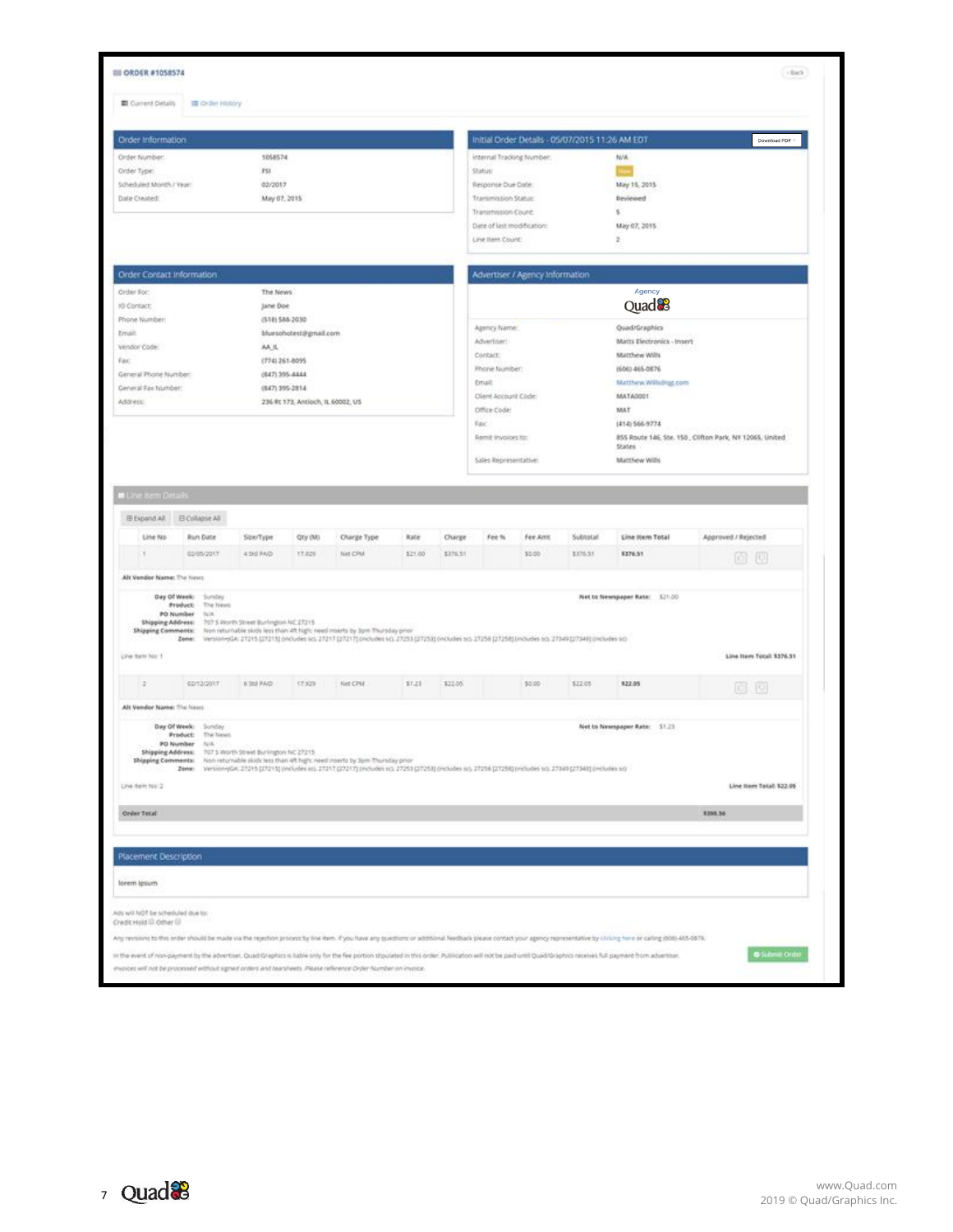# <span id="page-7-0"></span>SECTIONS OF THE ORDER

# <span id="page-7-1"></span>Order Information

This is where you will find the Order Number, order type (FSI, ROP), when it was created, and the scheduled month and year for the order.

| Order Information       |              |
|-------------------------|--------------|
| Order Number:           | 1058574      |
| Order Type:             | FSI          |
| Scheduled Month / Year: | 02/2017      |
| Date Created:           | May 07, 2015 |

### <span id="page-7-2"></span>Order Details

This section will change and update throughout the cycle of the order. It will start out showing "Initial Order Details – Date Time" and will show when the order was created. It will update to show if an order has been revised, and if so, it will replace Initial Order Details with the revision count and date of revision.

| Initial Order Details - 05/07/2015 11:26 AM EDT |
|-------------------------------------------------|
| Revision #1 - 05/27/2015 12:17 PM EDT           |

This section will house the IO Status (Approved, Rejected, New, and Revised), Response Due Date, Transmission Status and Count, Date of last Modification, and the Line Item Count. Additionally, this section will contain the Download PDF link that allows you to save a copy of the IO to your computer.

| Initial Order Details - 05/07/2015 11:26 AM EDT | Download PDF $\vee$ |  |
|-------------------------------------------------|---------------------|--|
| Internal Tracking Number:                       | N/A                 |  |
| Status:                                         | <b>New</b>          |  |
| Response Due Date:                              | May 15, 2015        |  |
| <b>Transmission Status:</b>                     | Reviewed            |  |
| <b>Transmission Count:</b>                      | 5                   |  |
| Date of last modification:                      | May 07, 2015        |  |
| Line Item Count:                                | 2                   |  |

Once you have submitted and returned an order, you will also have the following fields listed here. Submitted By, Submitted On, Signature.

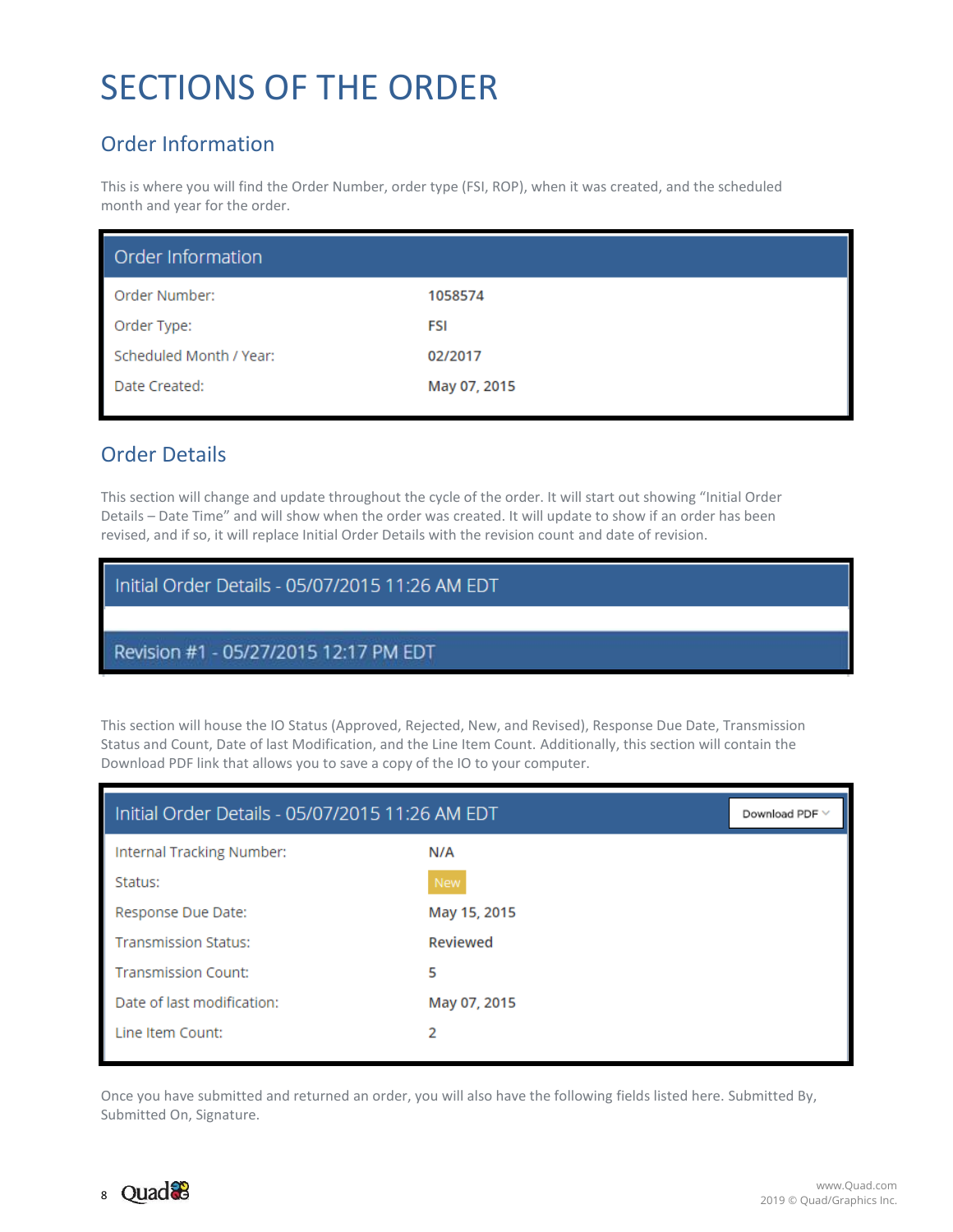| Revision #1 - 04/27/2015 12:17 PM EDT |                             |  |  |  |  |  |
|---------------------------------------|-----------------------------|--|--|--|--|--|
| Internal Tracking Number:             | N/A                         |  |  |  |  |  |
| Status:                               | Approved                    |  |  |  |  |  |
| Submitted by:                         | Jane Doe                    |  |  |  |  |  |
| Submitted on:                         | May 4, 2015 at 11:21 AM EDT |  |  |  |  |  |
| Signature:                            | Nik                         |  |  |  |  |  |
| Response Due Date:                    | N/A                         |  |  |  |  |  |
| <b>Transmission Status:</b>           | Reviewed                    |  |  |  |  |  |
| <b>Transmission Count:</b>            | 1                           |  |  |  |  |  |
| Date of last modification:            | May 04, 2015                |  |  |  |  |  |
| Line Item Count:                      | 2                           |  |  |  |  |  |

### <span id="page-8-0"></span>Order Contact Information

This section will contain your (Vendor) information for an order. It will house the Paper Name, and then your (Vendor) Name, Phone, Email, and Fax, as well as a generic Phone, Fax, and Address for the paper.

| <b>Order Contact Information</b> |                                   |
|----------------------------------|-----------------------------------|
| Order For:                       | <b>The News</b>                   |
| IO Contact:                      | Jane Doe                          |
| Phone Number:                    | (518) 588-2030                    |
| Email:                           | test@gmail.com                    |
| Vendor Code:                     | AA_IL                             |
| Fax:                             | (774) 261-8095                    |
| General Phone Number:            | (847) 395-4444                    |
| General Fax Number:              | (847) 395-2814                    |
| Address:                         | 236 Rt 173, Antioch, IL 60002, US |
|                                  |                                   |

# <span id="page-8-1"></span>Advertiser/Agency Information

This section of the order will be about the sender of the order. It will have the Agency Name, Advertiser Company, Contact Name, Phone, and Email. Additionally, it will contain the Client Account Code, the Office Code, and where to remit invoices to.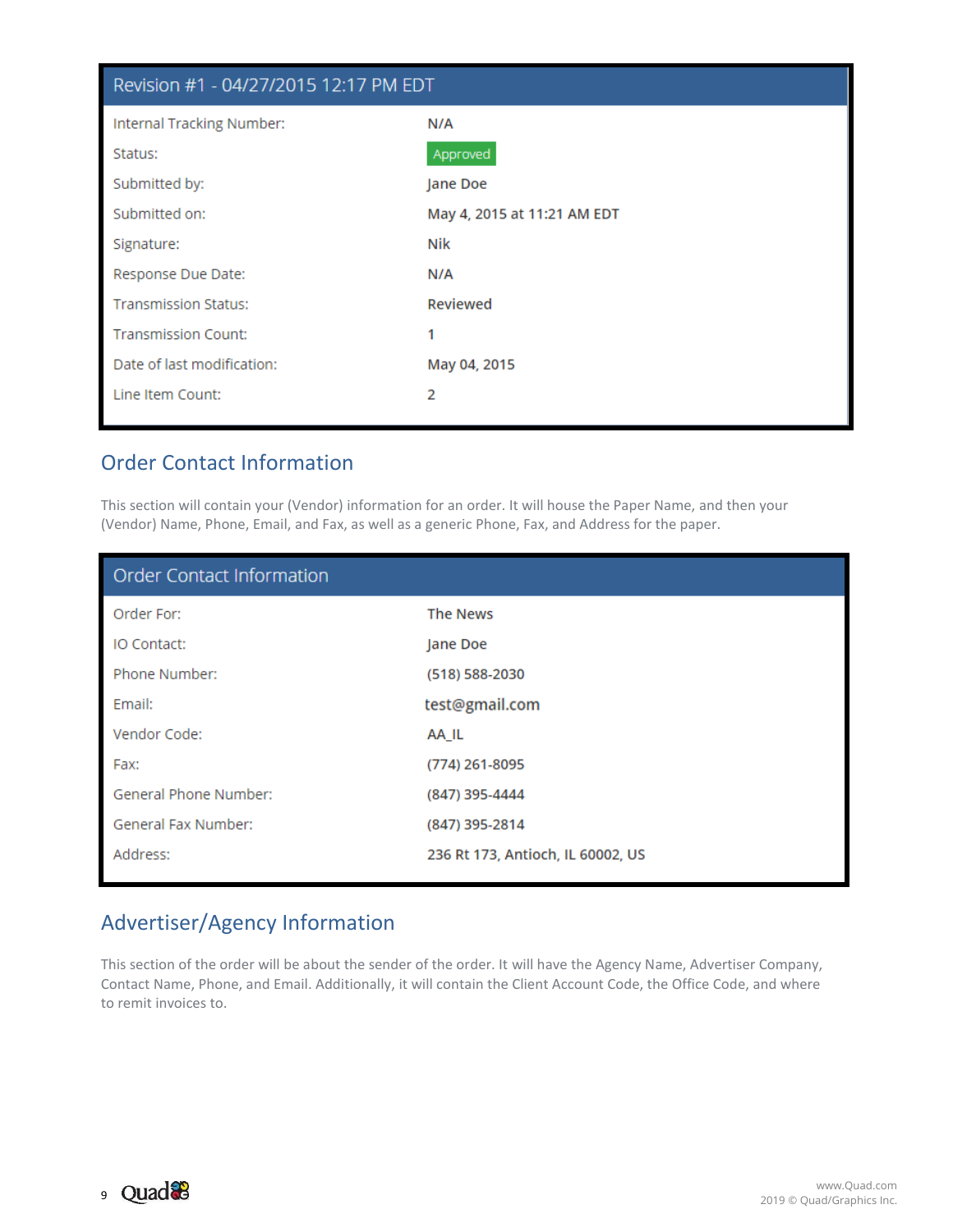| Advertiser / Agency Information |                                                                                                                       |
|---------------------------------|-----------------------------------------------------------------------------------------------------------------------|
|                                 | Agency<br>$OU$ and $23$                                                                                               |
| Agency Name:                    | Quad                                                                                                                  |
| Advertiser:                     | Matt's Electronics - Insert                                                                                           |
| Contact:                        | Matthew Wills                                                                                                         |
| Phone Number:                   | $(606)$ 465-0876                                                                                                      |
| Email:                          | MWills@Quad.com                                                                                                       |
| <b>Client Account Code:</b>     | <b>MATA0001</b>                                                                                                       |
| Office Code:                    | <b>MAT</b>                                                                                                            |
| Fax:<br>Remit Invoices to:      | $(414) 566 - 9774$<br>855 Route 146, Ste. 150, Clifton Park, NY 12065,<br><b>United States</b><br>apinvoices@Quad.com |
| Sales Representative:           | Matthew Wills                                                                                                         |

#### <span id="page-9-0"></span>Line Item Details

In the line item details section you will see the info for each line, such as Run Date, Size, Quantity, DOW, Product, Address and Zones. You will also see a section called approved/rejected. This is where you (Vendor) will need to indicate with a Thumbs up, or Thumbs down whether or not line is Approved or if it is Rejected.

| <b>ELine Item Details</b>                                                                                                                                                                                                                                                                                                                                                                                                                                              |                 |            |         |                    |         |          |                  |         |          |                        |                           |
|------------------------------------------------------------------------------------------------------------------------------------------------------------------------------------------------------------------------------------------------------------------------------------------------------------------------------------------------------------------------------------------------------------------------------------------------------------------------|-----------------|------------|---------|--------------------|---------|----------|------------------|---------|----------|------------------------|---------------------------|
| <b>Expand All</b>                                                                                                                                                                                                                                                                                                                                                                                                                                                      | □ Collapse All  |            |         |                    |         |          |                  |         |          |                        |                           |
| Line No                                                                                                                                                                                                                                                                                                                                                                                                                                                                | <b>Run Date</b> | Size/Type  | Qty (M) | <b>Charge Type</b> | Rate    | Charge   | Fee <sub>%</sub> | Fee Amt | Subtotal | <b>Line Item Total</b> | Approved / Rejected       |
|                                                                                                                                                                                                                                                                                                                                                                                                                                                                        | 02/05/2017      | 4 Std PAID | 17.929  | Net CPM            | \$21.00 | \$376.51 |                  | \$0.00  | \$376.51 | \$376.51               | $ \mathcal{O} $           |
| Alt Vendor Name: The News                                                                                                                                                                                                                                                                                                                                                                                                                                              |                 |            |         |                    |         |          |                  |         |          |                        |                           |
| Day Of Week:<br>Sunday<br>Net to Newspaper Rate: \$21.00<br>The News<br>Product:<br><b>PO Number</b><br>N/A<br><b>Shipping Address:</b><br>707 S Worth Street Burlington NC 27215<br>Non returnable skids less than 4ft high; need inserts by 3pm Thursday prior<br><b>Shipping Comments:</b><br>Version=JGA: 27215 [27215] (includes sc), 27217 [27217] (includes sc), 27253 [27253] (includes sc), 27258 [27258] (includes sc), 27349 [27349] (includes sc)<br>Zone: |                 |            |         |                    |         |          |                  |         |          |                        |                           |
| Line Item No: 1                                                                                                                                                                                                                                                                                                                                                                                                                                                        |                 |            |         |                    |         |          |                  |         |          |                        | Line Item Total: \$376.51 |
| $\overline{2}$                                                                                                                                                                                                                                                                                                                                                                                                                                                         | 02/12/2017      | 6 Std PAID | 17.929  | Net CPM            | \$1,23  | \$22.05  |                  | \$0.00  | \$22.05  | \$22.05                | 6   19                    |
| Alt Vendor Name: The News                                                                                                                                                                                                                                                                                                                                                                                                                                              |                 |            |         |                    |         |          |                  |         |          |                        |                           |
| Day Of Week:<br>Sunday<br>Net to Newspaper Rate: \$1.23<br>The News<br>Product:<br><b>PO Number</b><br>N/A<br><b>Shipping Address:</b><br>707 S Worth Street Burlington NC 27215<br><b>Shipping Comments:</b><br>Non returnable skids less than 4ft high; need inserts by 3pm Thursday prior<br>Version=JGA: 27215 [27215] (includes sc), 27217 [27217] (includes sc), 27253 [27253] (includes sc), 27258 [27258] (includes sc), 27349 [27349] (includes sc)<br>Zone:  |                 |            |         |                    |         |          |                  |         |          |                        |                           |
| Line Item Total: \$22.05<br>Line Item No: 2                                                                                                                                                                                                                                                                                                                                                                                                                            |                 |            |         |                    |         |          |                  |         |          |                        |                           |
| <b>Order Total</b>                                                                                                                                                                                                                                                                                                                                                                                                                                                     |                 |            |         |                    |         |          |                  |         |          |                        | \$398.56                  |
|                                                                                                                                                                                                                                                                                                                                                                                                                                                                        |                 |            |         |                    |         |          |                  |         |          |                        |                           |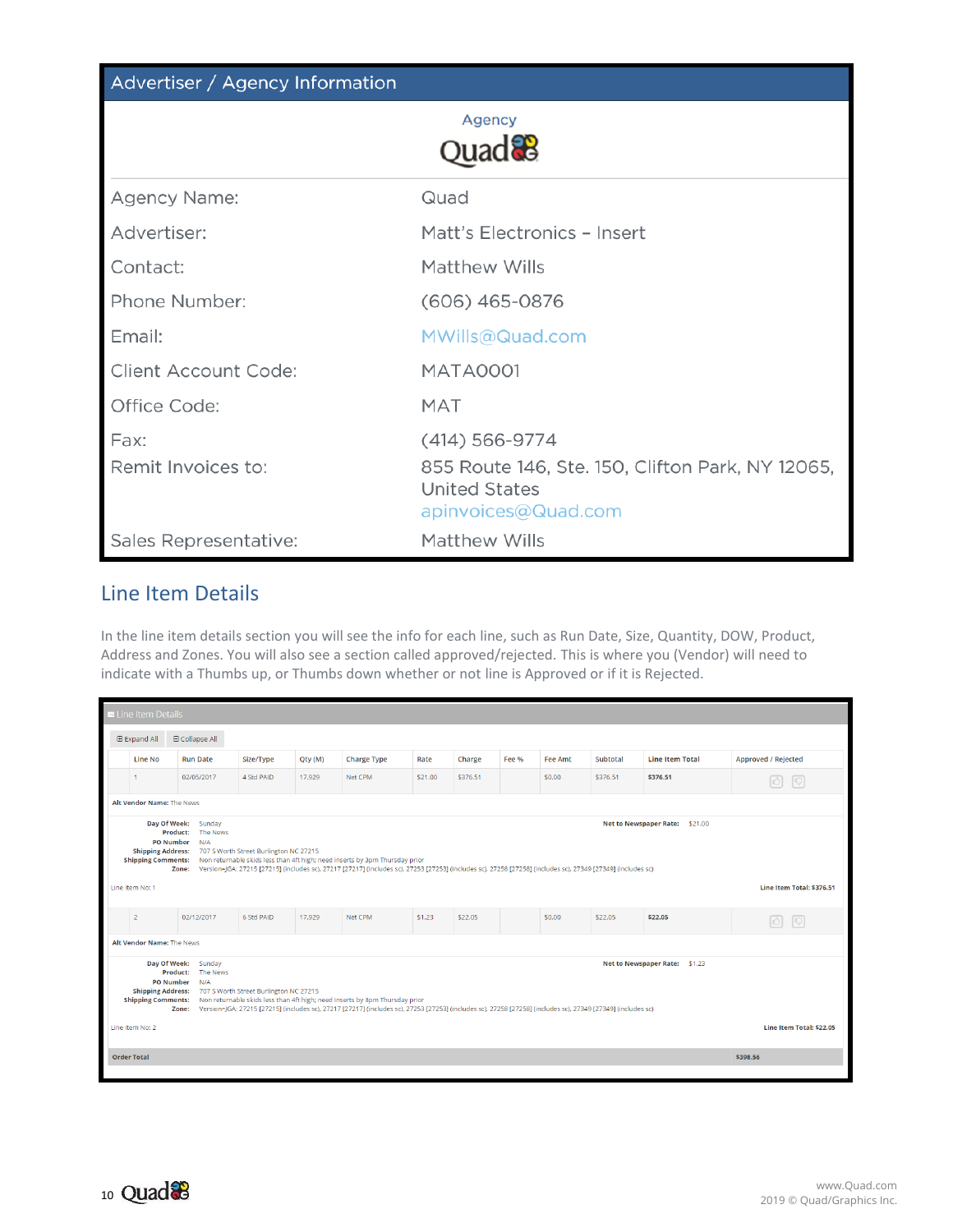|               | <b>ELine Item Details</b>           |                 |            |         |                    |         |          |       |         |          |                        |                                                |
|---------------|-------------------------------------|-----------------|------------|---------|--------------------|---------|----------|-------|---------|----------|------------------------|------------------------------------------------|
|               | □ Collapse All<br><b>Expand All</b> |                 |            |         |                    |         |          |       |         |          |                        |                                                |
|               | Line No                             | <b>Run Date</b> | Size/Type  | Qty (M) | <b>Charge Type</b> | Rate    | Charge   | Fee % | Fee Amt | Subtotal | <b>Line Item Total</b> | Approved / Rejected                            |
| $\rightarrow$ |                                     | 02/05/2017      | 4 Std PAID | 17,929  | Net CPM            | \$21.00 | \$376.51 |       | \$0.00  | \$376.51 | \$376.51               | $\begin{bmatrix} 1 & 1 \\ 0 & 1 \end{bmatrix}$ |
|               | Alt Vendor Name: The News           |                 |            |         |                    |         |          |       |         |          |                        |                                                |
| $\rightarrow$ | $\overline{2}$                      | 02/12/2017      | 6 Std PAID | 17,929  | Net CPM            | \$1.23  | \$22.05  |       | \$0.00  | \$22.05  | \$22.05                | ര<br>$\Theta$                                  |
|               | Alt Vendor Name: The News           |                 |            |         |                    |         |          |       |         |          |                        |                                                |
|               | <b>Order Total</b>                  |                 |            |         |                    |         |          |       |         | \$398.56 |                        |                                                |
|               |                                     |                 |            |         |                    |         |          |       |         |          |                        |                                                |

Additionally, if you receive an order had been approved or rejected but was changed, the Order will indicate that a line has been revised as well as show the status check boxes for approval again.

|                 | <b>ELine Item Details</b>                                                                                                                                                                                                                                                                                                                                                                                                                                                       |                 |            |         |                    |         |          |       |                |          |                        |                                 |
|-----------------|---------------------------------------------------------------------------------------------------------------------------------------------------------------------------------------------------------------------------------------------------------------------------------------------------------------------------------------------------------------------------------------------------------------------------------------------------------------------------------|-----------------|------------|---------|--------------------|---------|----------|-------|----------------|----------|------------------------|---------------------------------|
|                 | <b>Expand All</b><br>□ Collapse All                                                                                                                                                                                                                                                                                                                                                                                                                                             |                 |            |         |                    |         |          |       |                |          |                        |                                 |
|                 | Line No                                                                                                                                                                                                                                                                                                                                                                                                                                                                         | <b>Run Date</b> | Size/Type  | Qty (M) | <b>Charge Type</b> | Rate    | Charge   | Fee % | <b>Fee Amt</b> | Subtotal | <b>Line Item Total</b> | Approved / Rejected             |
| ↘               |                                                                                                                                                                                                                                                                                                                                                                                                                                                                                 | 01/05/2017      | 4 Std PAID | 17,929  | Net CPM            | \$21.00 | \$376.51 |       | \$0.00         | \$376.51 | \$376.51               | ര<br>$\lceil \mathbb{Q} \rceil$ |
|                 | Alt Vendor Name: The News                                                                                                                                                                                                                                                                                                                                                                                                                                                       |                 |            |         |                    |         |          |       |                |          |                        |                                 |
|                 | $\overline{2}$                                                                                                                                                                                                                                                                                                                                                                                                                                                                  | 01/12/2017      | 6 Std PAID | 17,929  | Net CPM            | \$12.34 | \$221.24 |       | \$0,00         | \$221.24 | \$221.24               | □ □                             |
|                 | Alt Vendor Name: The News                                                                                                                                                                                                                                                                                                                                                                                                                                                       |                 |            |         |                    |         |          |       |                |          |                        | Revised                         |
| Line Item No: 2 | Day Of Week:<br>Thursday<br>Net to Newspaper Rate: \$12.34<br><b>Product:</b><br>The News<br><b>PO Number</b><br>N/A<br><b>Shipping Address:</b><br>707 S Worth Street Burlington NC 27215<br>Non returnable skids less than 4ft high; need inserts by 3pm Thursday prior<br><b>Shipping Comments:</b><br>Version=JGA: 27215 [27215] (includes sc), 27217 [27217] (includes sc), 27253 [27253] (includes sc), 27258 [27258] (includes sc), 27349 [27349] (includes sc)<br>Zone: |                 |            |         |                    |         |          |       |                |          |                        |                                 |
|                 |                                                                                                                                                                                                                                                                                                                                                                                                                                                                                 |                 |            |         |                    |         |          |       |                |          |                        | Line Item Total: \$221.24       |
|                 | <b>Order Total</b>                                                                                                                                                                                                                                                                                                                                                                                                                                                              |                 |            |         |                    |         |          |       |                |          |                        | \$597.75                        |

# <span id="page-10-0"></span>Rejected Line Items

If a line item needs to be Rejected, you (Vendor) must indicate why the line is being rejected, as well as list the reason in the text box. This will show up on the order.

| Reject Line Item                                                                                                                                   | $\times$                          |  |  |  |  |  |  |
|----------------------------------------------------------------------------------------------------------------------------------------------------|-----------------------------------|--|--|--|--|--|--|
| You have selected to reject the line item. Please provide a reason for this rejection below and<br>click 'Reject Line' to complete this operation. |                                   |  |  |  |  |  |  |
| Incorrect Quantity                                                                                                                                 | Proper quantity                   |  |  |  |  |  |  |
| Incorrect Rate                                                                                                                                     | Correct rate                      |  |  |  |  |  |  |
| Incorrect Run Date                                                                                                                                 | Correct run date                  |  |  |  |  |  |  |
| Credit / Payment Concerns                                                                                                                          | Please explain                    |  |  |  |  |  |  |
| Zoning / Zip Codes                                                                                                                                 | Please explain                    |  |  |  |  |  |  |
| O Other                                                                                                                                            | Please explain                    |  |  |  |  |  |  |
|                                                                                                                                                    |                                   |  |  |  |  |  |  |
| Please enter corrections for this line item.                                                                                                       | <b>Reject Line Item</b><br>Cancel |  |  |  |  |  |  |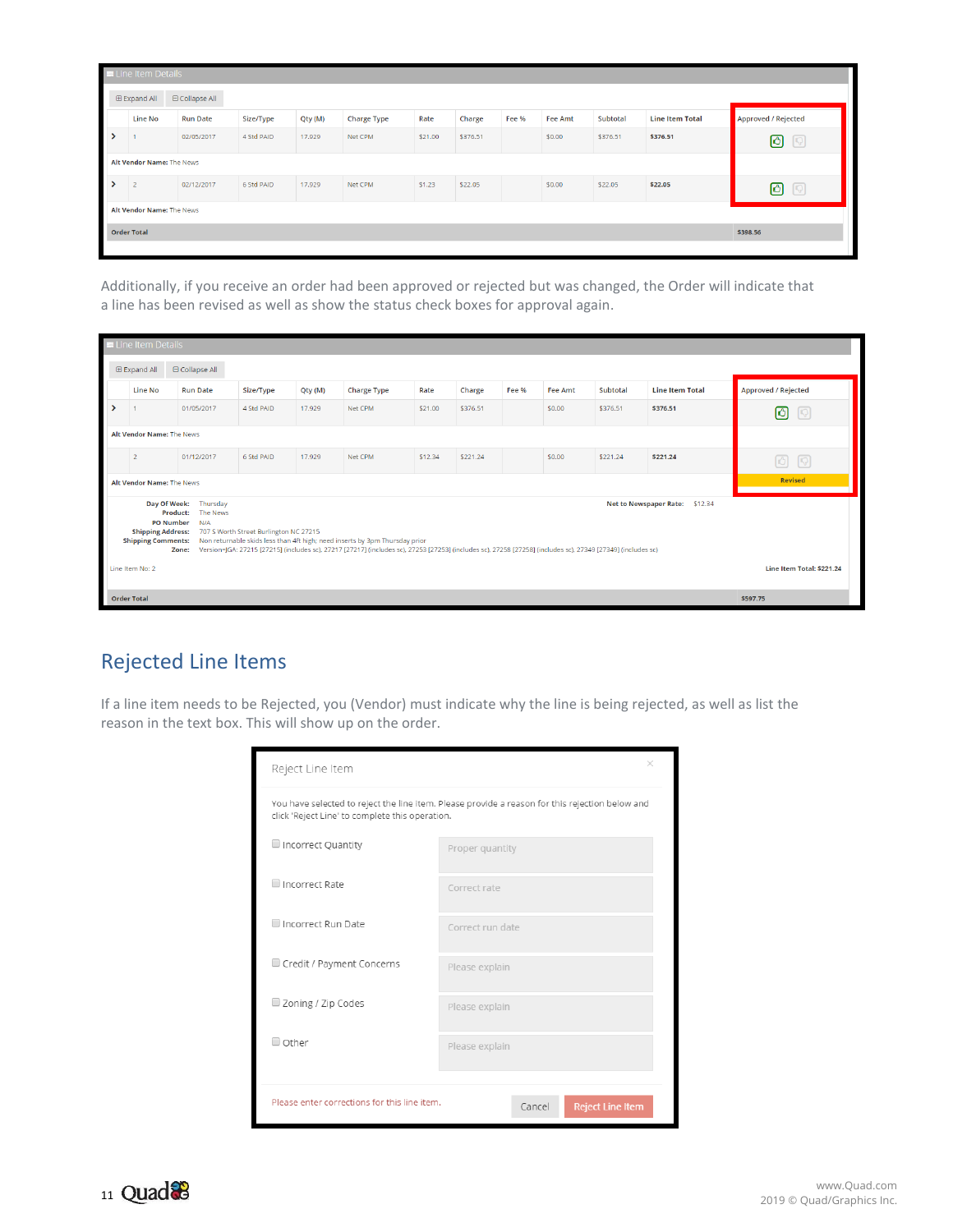|              | <b>E</b> Line Item Details                   |                                        |                                        |         |                                                                                                                                                                                                                                             |         |          |                  |         |          |                                          |                            |
|--------------|----------------------------------------------|----------------------------------------|----------------------------------------|---------|---------------------------------------------------------------------------------------------------------------------------------------------------------------------------------------------------------------------------------------------|---------|----------|------------------|---------|----------|------------------------------------------|----------------------------|
|              | <b>E Expand All</b>                          | □ Collapse All                         |                                        |         |                                                                                                                                                                                                                                             |         |          |                  |         |          |                                          |                            |
|              | Line No                                      | <b>Run Date</b>                        | Size/Type                              | Qty (M) | <b>Charge Type</b>                                                                                                                                                                                                                          | Rate    | Charge   | Fee <sub>%</sub> | Fee Amt | Subtotal | <b>Line Item Total</b>                   | <b>Approved / Rejected</b> |
| ⋗            |                                              | 08/05/2016                             | 4 Std PAID                             | 17.929  | Net CPM                                                                                                                                                                                                                                     | \$21.00 | \$376.51 |                  | \$0.00  | \$376.51 | \$376.51                                 | Approved                   |
|              | Alt Vendor Name: The News                    |                                        |                                        |         |                                                                                                                                                                                                                                             |         |          |                  |         |          |                                          |                            |
| $\checkmark$ | $\overline{2}$                               | 08/12/2016                             | 6 Std PAID                             | 17.929  | Net CPM                                                                                                                                                                                                                                     | \$12.34 | \$221.24 |                  | \$0.00  | \$221.24 | \$221.24                                 | Rejected                   |
|              | <b>Revised</b><br>Alt Vendor Name: The News  |                                        |                                        |         |                                                                                                                                                                                                                                             |         |          |                  |         |          |                                          |                            |
|              | <b>Rejection reason(s):</b>                  | . Incorrect rate, should be: s/b 12.34 |                                        |         |                                                                                                                                                                                                                                             |         |          |                  |         |          |                                          |                            |
|              | Day Of Week:<br>Product:                     | Friday<br>The News                     |                                        |         |                                                                                                                                                                                                                                             |         |          |                  |         |          | <b>Net to Newspaper Rate:</b><br>\$12.34 |                            |
|              | <b>PO Number</b><br><b>Shipping Address:</b> | N/A                                    | 707 S Worth Street Burlington NC 27215 |         |                                                                                                                                                                                                                                             |         |          |                  |         |          |                                          |                            |
|              | <b>Shipping Comments:</b>                    | Zone:                                  |                                        |         | Non returnable skids less than 4ft high; need inserts by 3pm Thursday prior<br>Version=JGA: 27215 [27215] (includes sc), 27217 [27217] (includes sc), 27253 [27253] (includes sc), 27258 [27258] (includes sc), 27349 [27349] (includes sc) |         |          |                  |         |          |                                          |                            |
|              |                                              |                                        |                                        |         |                                                                                                                                                                                                                                             |         |          |                  |         |          |                                          |                            |
|              | Line Item No: 2                              |                                        |                                        |         |                                                                                                                                                                                                                                             |         |          |                  |         |          |                                          | Line Item Total: \$221.24  |
|              | <b>Order Total</b>                           |                                        |                                        |         |                                                                                                                                                                                                                                             |         |          |                  |         |          |                                          | \$597.75                   |
|              |                                              |                                        |                                        |         |                                                                                                                                                                                                                                             |         |          |                  |         |          |                                          |                            |

If you need to indicate that and order will not be scheduled due to either Credit Hold, or Other reason, you can indicate in this section at the bottom of the IO.

| Ads will NOT be scheduled due to:<br>Credit Hold Other<br>Any revisions to this order should be made via the rejection process by line item. If you have any questions or additional feedback please contact your agency representative by clicking here or calling (606) 465-0876.<br>Submit Order<br>In the event of non-payment by the advertiser, Quad/Graphics is liable only for the fee portion stipulated in this order. Publication will not be paid until Quad/Graphics receives full payment from advertiser.<br>Invoices will not be processed without signed orders and tearsheets. Please reference Order Number on invoice. |  |
|--------------------------------------------------------------------------------------------------------------------------------------------------------------------------------------------------------------------------------------------------------------------------------------------------------------------------------------------------------------------------------------------------------------------------------------------------------------------------------------------------------------------------------------------------------------------------------------------------------------------------------------------|--|
| 2015 C BlueSoho, All Rights Reserved.<br>If your order was rejected for a credit hold or other reason, that information will be displayed as well. This section<br>will go to the top of the order to get the media buyer's attention.                                                                                                                                                                                                                                                                                                                                                                                                     |  |
| Schedule Hold Information                                                                                                                                                                                                                                                                                                                                                                                                                                                                                                                                                                                                                  |  |
| Ads will NOT be scheduled due to:<br>· Credit Hold<br><b>Comments:</b>                                                                                                                                                                                                                                                                                                                                                                                                                                                                                                                                                                     |  |

#### <span id="page-11-0"></span>Placement Description

There is a field where the Agency users (media buyers) are able to add in comments. This section is called Placement Description. We recommend always checking this section. It is located at the bottom of an order.

| Placement Description |  |
|-----------------------|--|
| lorem ipsum           |  |

#### <span id="page-11-1"></span>Submitting Orders

Once all of the lines have been marked as Approved, Unapproved, or Revised you can click on the submit order button at the bottom of the page to send your order back to the Media Buyer. When you click Submit, you will see a popup notification asking you to enter your electronic signature.

We would like to stress that the buyer will NOT see your approval or rejection response until the order has been submitted.

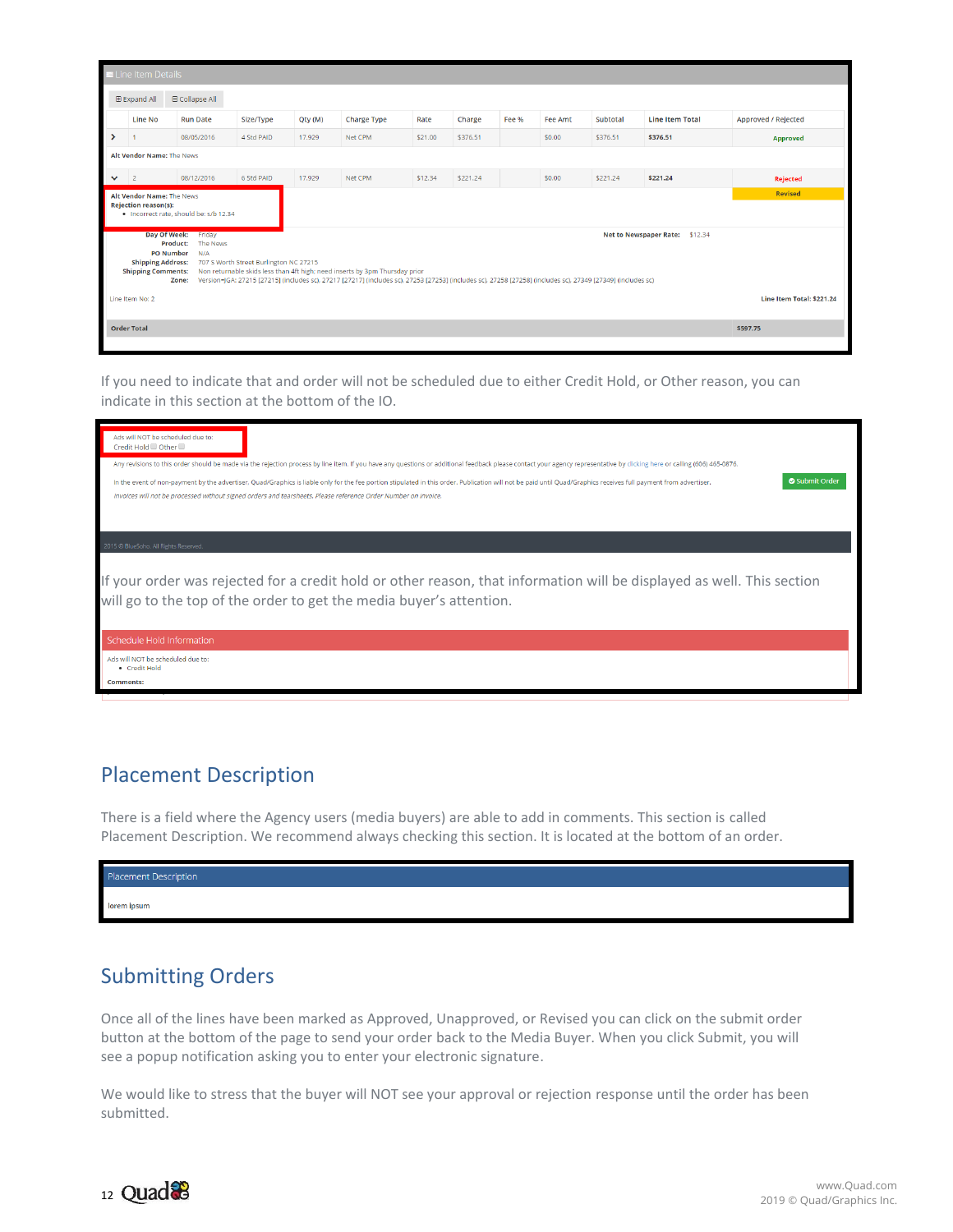| Any revisions to this order should be made via the rejection process by line item. If you have any questions or additional feedback please contact your agency representative by clicking here or calling (606) 465-0876.<br>In the event of non-payment by the advertiser, Quad/Graphics is liable only for the fee portion stipulated in this order. Publication will not be paid until Quad/Graphics receives full payment from advertiser. | Submit Order |
|------------------------------------------------------------------------------------------------------------------------------------------------------------------------------------------------------------------------------------------------------------------------------------------------------------------------------------------------------------------------------------------------------------------------------------------------|--------------|
|------------------------------------------------------------------------------------------------------------------------------------------------------------------------------------------------------------------------------------------------------------------------------------------------------------------------------------------------------------------------------------------------------------------------------------------------|--------------|

### <span id="page-12-0"></span>Order History

At any time, users can click the section called Order History at the top of an order to get a detailed timeline view of all changes that have occurred with the order.

| <b>图 ORDER #1058565</b>                                                                                        | < Back |
|----------------------------------------------------------------------------------------------------------------|--------|
| ■ Current Details<br><b>I≡ Order History</b>                                                                   |        |
| <b>图 ORDER #1058565</b>                                                                                        | < Back |
| Current Details<br><b>IE Order History</b>                                                                     |        |
| Show: ■ Order Status Items ■ Transmission Status Items                                                         |        |
| <b>Revision 1 Approved by user: Jane Doe</b><br>Ø<br>05/04/2015 3:21 PM UTC                                    |        |
| · Signature: Nik                                                                                               |        |
| Revision 1 Transmitted by user: eostest@ap.org<br>$\bullet$<br>04/28/2015 8:33 PM UTC                          |        |
| Revision 1 Revised by user: jrjones@vertisinc.com<br>04/28/2015 8:20 PM UTC                                    |        |
| <b>Initial Order Details Rejected by user: John Doe</b><br>04/28/2015 8:10 PM UTC<br><b>Rejection Reasons:</b> |        |
| · Incorrect rate, should be: 12.34                                                                             |        |
| Signature: rich OBO jane doe<br>$\bullet$                                                                      |        |
| <b>Initial Order Details Rejected by user: John Doe</b><br>04/28/2015 8:10 PM UTC                              |        |
| Rejection Reasons:<br>Incorrect rate, should be: 12.34<br>$\bullet$                                            |        |
| · Signature: rich OBO jane doe                                                                                 |        |
| Initial Order Details Transmitted by user: eostest@ap.org<br>04/28/2015 7:47 PM UTC                            |        |
| Initial Order Details Created by user: jrjones@vertisinc.com<br>O<br>04/27/2015 4:17 PM UTC                    |        |

#### <span id="page-12-1"></span>Managing your Order List

Users have the ability to search for orders by setting filters on the left hand side of the Order List. To find the options, users simply expand one of the criteria options: Order Filters, Contact Filters, or Advertiser/Agency Filters.

These filters contain: Order Number, Scheduled Month/Year, Run Date, Order Types, Date Created, Ad ID, Revision Count, Internal Tracking Number, Order Status, Response Due Date, Revision Date, Transmission Status, Transmission Count, Contact Information (Contact, Vendor Code, Vendor Email), and Agency Information (Advertiser, Contact, Client Account Code, Office Code).